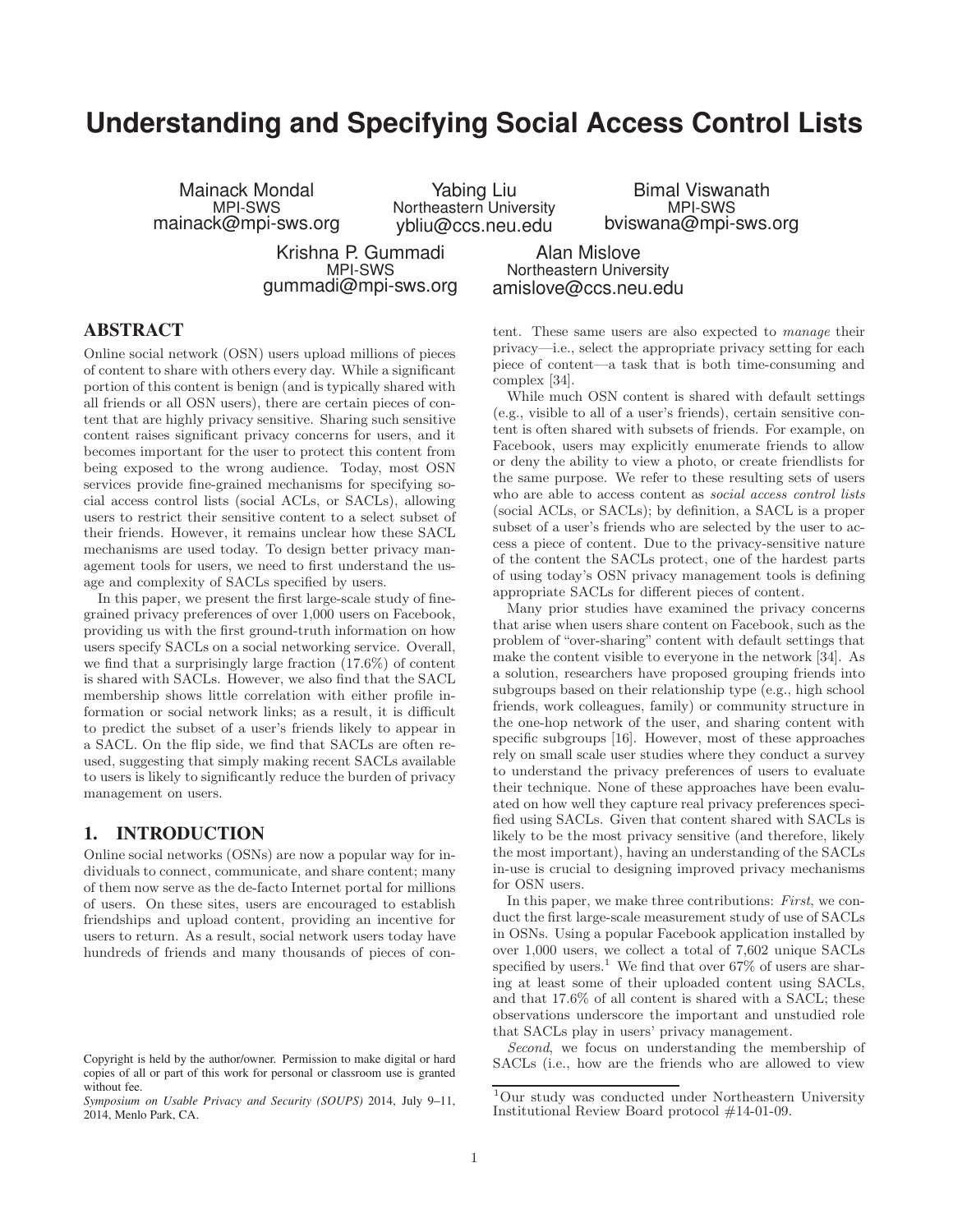a piece of content similar to each other, but different from other friends?). Examining the in-use SACLs that we collected, we find that for less than 10% of SACLs all the members of the SACL share a common profile attribute. Moreover, we find that only 20% of SACLs show strong community structure in the links between their members. Taken together, these results suggest that SACLs are likely to be difficult to detect automatically. This result is surprising given the existing work on automatically grouping friends based on network structure or attributes for better privacy management [16, 39]; We suspect that this difference occurs because these prior studies did not evaluate their techniques against ground-truth data about fine-grained content sharing in OSNs.

Third, we explore the difficulty faced by users in specifying SACLs today. Overall, we find that the complexity of SACLs (as defined by the number of terms<sup>2</sup> a user must select when creating a SACL) is quite high for a non negligible fraction of our users: over 18% of users specify more than 5 terms per SACL on average. We observe that there is significant room for improvement in reducing the burden of specifying SACLs, and we find that simply allowing users to re-use previously used SACLs reduces much of the user overhead: for the vast majority ( $> 80\%$ ) of users, 90% of their content is shared with fewer than 5 unique SACLs.

The remainder of the paper is organized as follows. Section 2 presents background and related work on SACLs and OSN privacy. Section 3 describes how we obtained our SACL data set, and Section 4 provides some high-level statistics on SACLs. Section 5 explores the relationship between SACL members, while Section 6 investigates the user overhead in specifying SACLs today. Finally, Section 7 concludes.

## **2. BACKGROUND AND RELATED WORK**

In this section, we first provide some background on how social networking sites have evolved in helping users to manage their data privacy today. Our focus is on the fine-grained privacy management tools that enable the sharing of privacy sensitive content on OSNs.

In this paper, we focus on the largest social networking site as of March 2014 — Facebook. Up until 2005, Facebook split users on the site into different regional networks (based on geography, workplace or educational institution). By default, each user would share all of her content with everyone in the regional network and the service lacked any concrete privacy controls for sensitive data. By 2009, Facebook had 300 million [15] users and some regional networks grew too large (e.g., in India and China) to be used for privacy settings. There were widespread demands for better privacy management mechanisms for users [7], and by the end of 2009, Facebook rolled out more fine-grained privacy controls.

# **2.1 Mechanisms for privacy management**

In December 2009, Facebook made an important change which allowed users to set access control policies for content they publish on a per-post basis [23]. For example, a user can share a particular photo with only family members and close friends. This change allowed users to customize their privacy settings on a per-content basis, instead of simply adopting the default privacy setting offered by Facebook, which allows access to "everyone" (all users on Facebook) [19].

Facebook introduced an additional mechanism called friend lists [26] to complement their existing fine-grained privacy controls. Users can create friend lists and add a subset of their friends to each of these lists. For example, a user can create a list called "co-workers" and manually add all of her friends who are co-workers into that list. This allows the user to group her friends into different lists that might be meaningful to her in terms of sharing content. Now, instead of handpicking individual friends for specifying a privacy setting for each content, users can use their pre-created friend lists for specifying privacy settings (e.g., share this photo with "soccer buddies" list). Friend lists are private to the user who creates them.

By October 2010, Facebook observed that only a small percentage (5%) of Facebook users had ever created friend lists [27]. This could be due to the manual effort required of the users to create and maintain friend lists. To help users further, Facebook started automatically creating friend lists for the user and populated the lists with a specific subset of the user's friends [14]; these lists are called smart lists. This automation is done by leveraging the profile attributes of the user and the user's friends, e.g., employer, location, family and education information provided by users. An example would be a list called "Family" that automatically groups all the friends of the user who have marked the user as a family member. In addition, Facebook also creates two empty smart lists for the user, "Close Friends" and "Acquaintances". However, instead of auto-populating these two lists, Facebook only shows friend recommendations to the users based on the interaction between the user and her friends. In this paper, we will refer to all of these Facebook-created smart lists as Facebook lists. Moreover, when using the term lists we are referring to both the user-created friend lists as well as Facebook lists.

So far, we observed that there are different ways in which a user can specify which friends have access to a piece of content on Facebook today. In the rest of the paper, we will use the term *social access control lists* (social ACLs or SACLs) to refer to such privacy policy specifications. A more precise definition is below.

Social access control lists (SACLs): A SACL is a privacy policy specification attached to a piece of content containing a proper subset of the user's friends; friends specified in the SACL have access to view and perform other actions on the content (e.g, liking or commenting). SACLs can be specified using different mechanisms provided by Facebook: allowing or denying access to individual friends one by one, specifying friend lists, using Facebook lists, or using a combination of handpicked friends and lists.<sup>3</sup>

It is important to note that SACLs only encompass custom settings by users and do not include the Facebook predefined access permissions: "everyone" or "public" (share with all Facebook users), "regional network" (share with

<sup>&</sup>lt;sup>2</sup>When creating a SACL, a user can specify either individual friends or pre-created lists of friends; we refer to both of these as terms.

<sup>3</sup>Facebook also allows users who are tagged in a specific post to see the content [22, 24]. However, since users did not specify tagged friends explicitly through the privacy management interface, we do not consider them to be the part of SACLs. We leave exploring privacy expressed through tags to future work.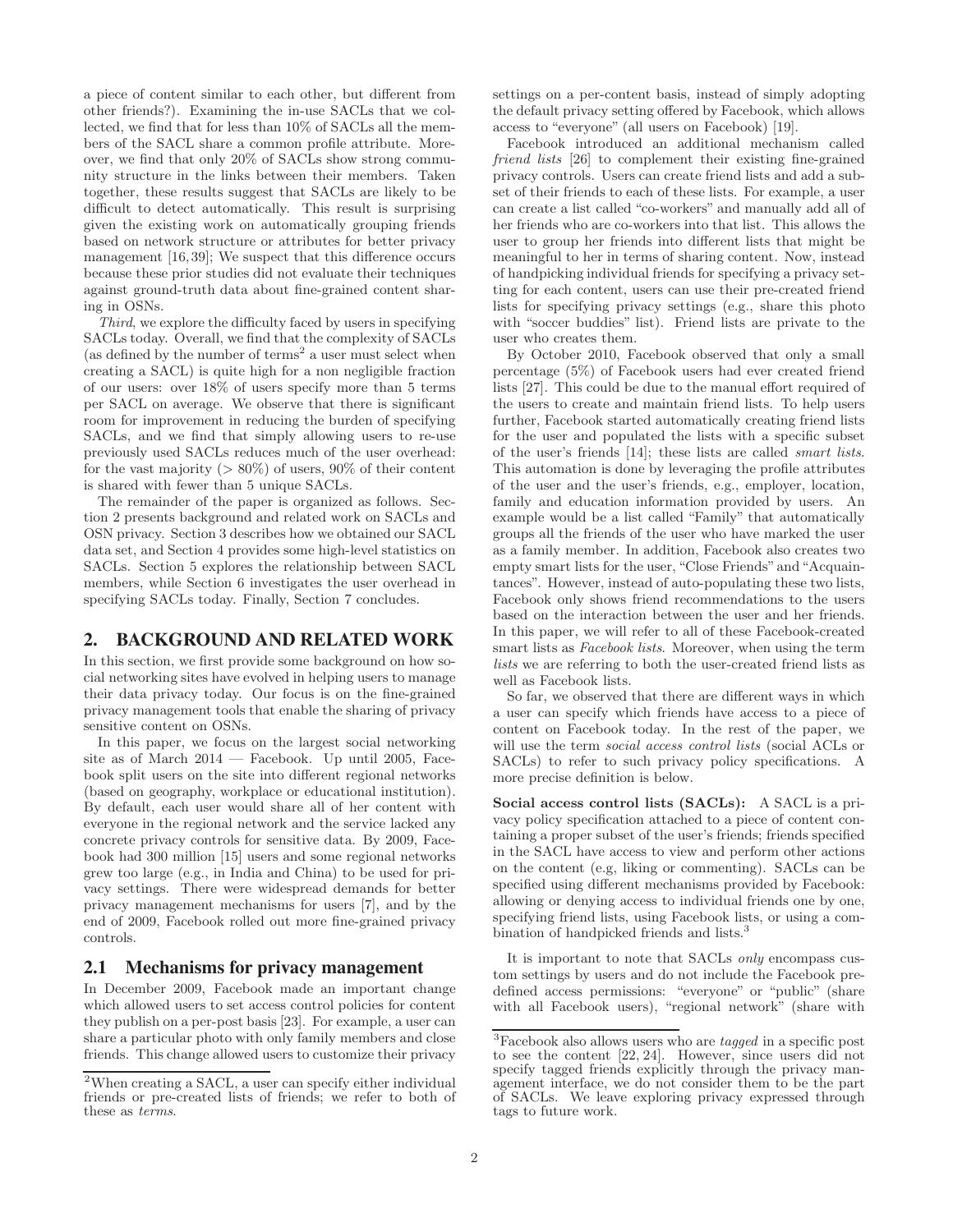everyone in a regional network, deprecated in 2009), "all friends-of-friends" (share with all friends-of-friends), "all friends" (share with all friends), and "only me" (only visible to the user who uploaded the content).

# **2.2 Related work**

Now that we understand the background of this paper, we discuss related work along three directions.

Understanding privacy awareness of users Researchers have studied the privacy awareness of social networking users [11, 30, 46]. These studies examine the profile information sharing behavior of users over a long period of time (e.g., 7 years) to understand if users' attitude towards their data privacy changes over time. Dey et al. [11] and Stutzman et al. [46] have shown quantitative evidence that Facebook users are sharing fewer profile attributes (such as hometown, birthdate and contact information) publicly over time. Social media discussions about Facebook privacy [8,13,44,45,47] and Facebook regularly rolling out new fine grained privacy management features [21] for the last few years have caught users' attention and potentially increased their concerns about available privacy controls.

How effective are users in managing their privacy settings? Recent studies have explored how effective users are in managing their privacy settings. Studies have shown that there exists a mismatch between desired and actual privacy settings when users share content on Facebook  $[4, 5, 29, 34, 36]$ . Liu et al.  $[34]$  conducted a user survey about privacy preferences for photos uploaded by users on Facebook. They found that privacy settings match users' expectations only 37% of the time, and when wrong, users are exposing their content to a much wider audience (e.g., all friends, friends-of-friends or even everyone on Facebook) than they intended. While the exact reason for incorrect privacy settings is hard to infer, it could be due to poor privacy management user interfaces or the significant cognitive burden required to manage privacy of their sensitive content.

Techniques for better privacy management Several techniques have been proposed to reduce the burden on users when managing their privacy settings. We can organize work in this space into two high level categories: (1) The first approach is to assist in automatically pre-defining grouping of friends that might be meaningful to the user for sharing sensitive content later. Facebook allows the user to pre-define such friend groupings using the friend list feature. But friend lists on Facebook have to be manually specified by the user today and this user overhead could be reduced by these approaches. (2) The second approach is to help the user on the fly to specify SACLs while sharing content. They predict SACL specifications with some input from the user. For example, if the user gives the name of a few friends that he wants to share content with, these approaches can automatically predict the remaining members of the SACL or provide recommendations of other possible SACL members. Now we will explain different proposals that fall in the above two categories.

PViz [39] is a proposal from first category that can automatically detect friend lists for a Facebook user and use it for better privacy policy visualization for the user. It leverages the network structure of the subgraph induced by the user's friends (i.e., the user's "one-hop subgraph") to detect friend lists using a modularity-based community detection algorithm. Using information extracted from friends' profile, it can also automatically assign a label to each detected list. This helps the user to understand the composition of a list. Based on these predefined lists, PViz points out to users which of her friends from a list can view a particular content. PViz presents a user study based on 20 users, who find PViz useful for understanding their existing privacy settings better.

However, many previous works [1, 16, 48] fall in the second category. They focus on recommending friends on the fly to the users as the user starts sharing a piece of content and selects a few intended friends. Privacy Wizard [16] is one example of such a tool. Privacy Wizard leverages network structure and profile attributes (like gender, age, education, work, etc) to recommend friends for inclusion in a privacy setting. The process starts as the user tags a few of her friends as "allowed" or "denied" for a content. It then uses a machine learning algorithm to classify the remaining untagged friends into an allow or denied category. The authors designed a survey experiment with 45 Facebook users and 64 profile data items to evaluate the accuracy of their tool. They observed that on average if a user tags 25 of her friends, the wizard configures her privacy setting with high accuracy. However in their experiments they did not look into the ground truth data on how a user actually specifies SACLs while sharing sensitive content.

We conduct a large scale study comprising of 1,165 users and all their uploaded content to focus on the privacy settings used by users. Most prior work tries to approximate ground truth privacy preference data by asking user privacy preferences explicitly, most of the time via surveys or via a combination of surveys and profile data collection using apps [30]. However, none of these studies looked into the "ground truth" data on SACLs (i.e., how a normal user would share their content using SACLs without any external intervention). To the best of our knowledge, we are the first ones to look into ground-truth data on users' usage of SACLs to propose insights on how to assist users to reduce the overhead of specifying SACLs.

# **2.3 Key questions**

While fine-grained privacy controls put users in better control of their data privacy, it is not clear how users are using these privacy mechanisms. In this work, we take a first look at SACLs specified by 790 Facebook users (users who created at least one SACL) for 212,753 pieces of uploaded content. Our analysis focuses on the following key questions:

- How are users using SACLs today? We analyze how often SACLs are specified by users and how different types of content are shared using SACLs.
- Is SACL membership predictable? We analyze characteristics of SACL members to understand if they have something in common that other friends of the user do not. Our analysis explores whether members have similar profile attributes, exhibit strong social network connectivity with each other, or share similar activity levels. If we are able to separate out SACL members from among all friends, we may be able to automatically create SACLs for users.
- What is the user overhead in specifying SACLs? We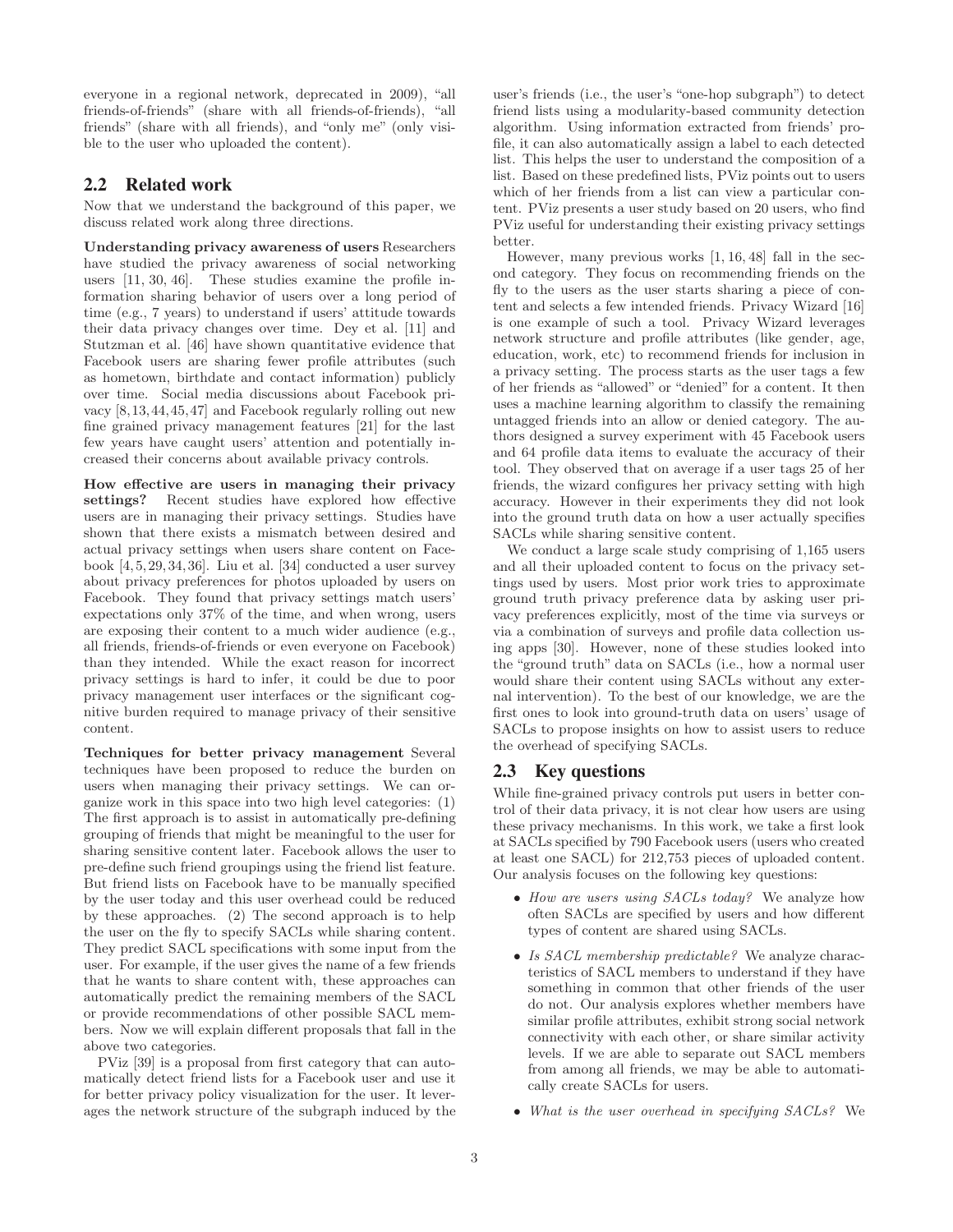examine the overhead that users spend specifying SACLs today. The intuition is that, the more work required to create SACLs, the less usable the privacy mechanisms are.

• What is the potential for reducing user overhead? Based on our insights gained from analyzing SACL membership, we quantify the potential for further reducing the complexity of SACL specifications. Our findings serve as guidelines for designing better privacy management tools in the future.

## **3. DATASET**

Now we describe the dataset we have collected about in-use SACLs on OSNs today.

## **3.1 Collecting data about SACLs in Facebook**

Obtaining data at scale about user privacy specifications is quite challenging. In Section 2.2, we observed that most previous work used small-scale data about user privacy preferences. There are two main challenges in collecting large-scale data: First, we need permission to view the user SACLs. This is challenging as private settings on Facebook are private to the user; they cannot be obtained by crawling publicly visible user profiles. To address this challenge, we use the Facebook API [17], which offers methods to collect data about in-use privacy settings (provided the user gives us permission to do so). We therefore developed a Facebook application that helps users to better manage their privacy settings, and recruited users for the application. The Facebook application requests consent from the user to collect data about their SACL specifications for our research study. The data collection was performed under an approved Northeastern University Institutional Review Board protocol.

The second challenge is recruiting large number of users for the study who can provide consent to access their private SACL information. The traditional approach for recruiting users rely on personal communication (e.g., via email) or through an open call posted on a public bulletin board at a university or research lab. In such cases, the number of users that could potentially be recruited is usually limited to a few tens or hundreds. Another approach is to use online crowdsourcing platforms like Amazon Mechanical Turk (AMT) [38]. However, using a Facebook application violates the AMT policy that workers should not be required to download and install an application  $[2].<sup>4</sup>$  Instead, to recruit a variety of users at scale, we leverage the Facebook advertising platform.

#### *3.1.1 Facebook Application: Friendlist Manager*

We developed the Facebook app "Friendlist Manager" (or FLM) [25,35] that helps the user to automatically create and update friend lists that could be used for specifying SACLs. This application reduces the user burden of manually creating friend lists. FLM automates list creation by leveraging the network structure in the "one-hop subgraph" of the user. It uses network community detection algorithms [6, 40] to find overlapping communities in the one-hop subgraph. We found that users found FLM to be helpful; 480 (41%) of our users allowed FLM to update at least one of their lists.

It is important to note that for the analysis in this paper, we only consider the content users shared and members of friend lists users had before installing FLM; this ensures that usage of our app does not impact the results.

When installing FLM, we request permission to access the following types of user data: basic user profile details including workplace, education, current city and family; privacy settings (including SACLs) used for all uploaded content (photos, videos, statuses, notes, music, questions, Shockwave Flash Player (SWF) movies, and checkins); and the friends, friend lists, and Facebook lists of the user. Should the user choose to not grant us access to their content, they are still allowed to use the application.

#### *3.1.2 Recruiting users*

To recruit users, we set up an advertisement for FLM on the Facebook advertising platform. The Facebook advertising platform allows us to reach out to the large Facebook population and target users with specific demographics. Our ad included the following text:

#### Need help to better organize your list of friends? Give FLM a try!

Starting from June 20th 2012, we ran five ad campaigns for 10 days targeting 10 countries where English is an official language: USA, UK, Australia, New Zealand, Canada, India, Pakistan, Singapore, South Africa, and Philippines. In total, 232 users installed our app during this period. After this initial push, our app received a steady stream of new users through August 2013; in total, we observed 1,007 additional users after the advertising campaign ended. We believe FLM also spread "virally", with users "liking" or recommending the app to their friends. While it is hard to trace the source of these new 1,007 users, we found that 59 of them were friends of users who installed FLM through ads. The remaining users likely found FLM through search tools (e.g., Google Search) or through word-of-mouth based propagation.

Overall, a total of 1,239 users installed our application. For the purpose of this study, we only focus on the 1,165 users (94%) who gave us permission to access all the data we required for our research study.

#### *3.1.3 User bias*

One potential issue with user studies is a bias in the user population. In our case, it is challenging to obtain a random set of Facebook users. This is a fundamental issue with most user studies, and the common methodology is to carefully characterize the users under study to understand how diverse the users are in terms of demographics. Our user population is by no means random, and we report the demographics and behavior of users below. We believe that the users who installed FLM are those who are interested in creating friend lists to better manage their privacy settings. It is known that Facebook has been promoting friend lists as a way to more efficiently specify privacy preferences [14]. Thus, our user sample is most likely biased towards privacyaware Facebook users. Additionally, ads can only be shown to users when they are logged in to Facebook; we are therefore likely to get users who are active on Facebook.

#### *3.1.4 Ethical Considerations*

The data we collected in FLM is highly privacy sensitive, and we took great care to respect users' privacy. First, we

<sup>4</sup>Our data collection methodology requires users to install a Facebook application.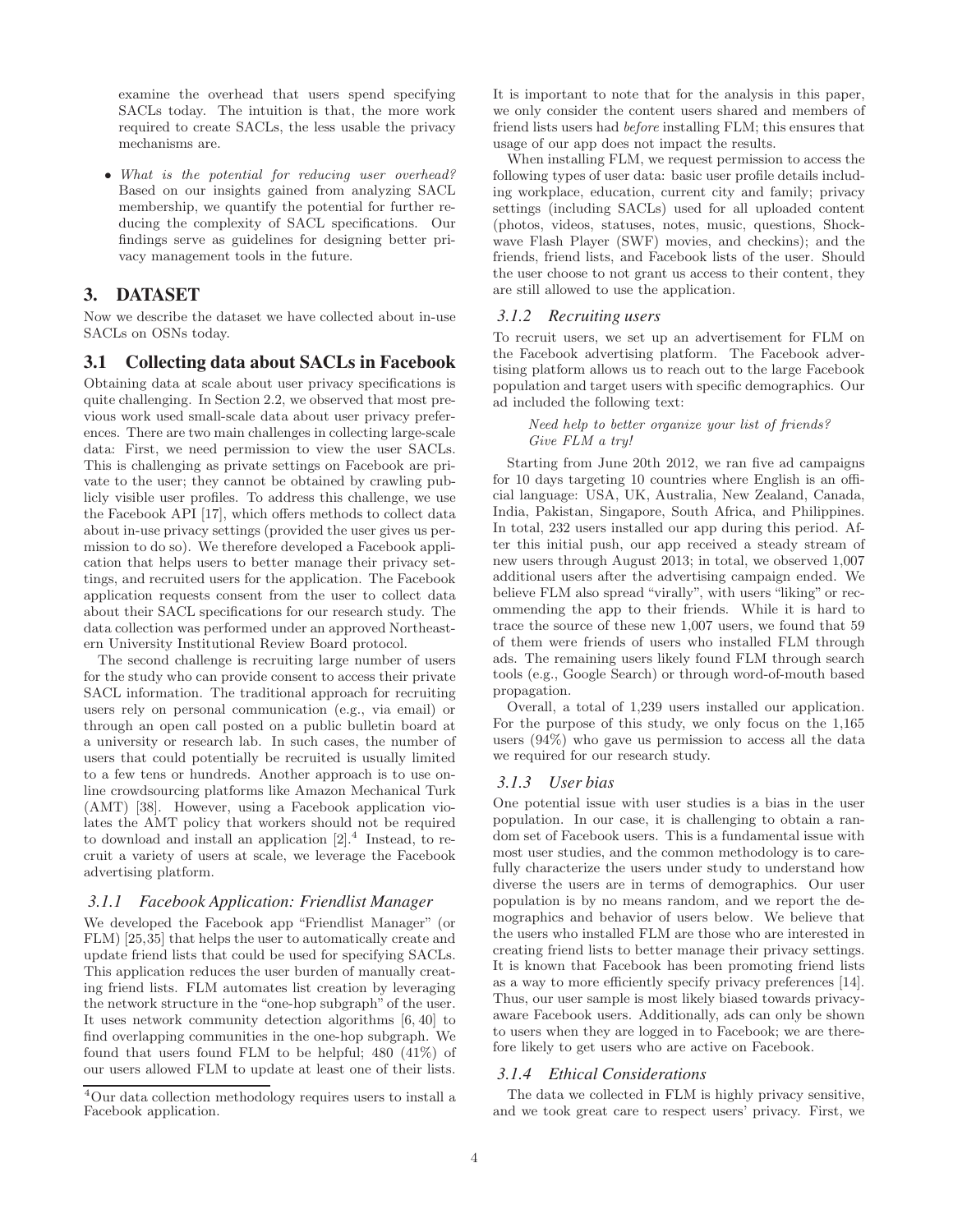

Figure 1: (a) Cumulative distribution of number of pieces of content uploaded by users using SACLs. A significant fraction (67.8%) of users in our dataset upload at least one content using SACLs. (b) Cumulative distribution of percentage of content per user shared using SACLs. More than 200 users in our dataset uploaded more than 30% of their content using SACLs. (c) Cumulative distribution of number of unique SACLs specified by each user who upload at least one content using SACLs.

conducted our study under Institutional Review Board approval. Second, we only report aggregate statistics here, and in any future papers. Third, we will never release any nonaggregated data to third parties. All of these steps were also included as part of FLM's Privacy Policy (provided to users when installing FLM).

#### **3.2 FLM user demographics**

We now examine the demographics of users who installed FLM and allowed us to collect their data. Users usually self-report their location, age, gender and education on their profile. We examine the "current location" attribute to estimate the location of users at a country level and find that 952 (82%) users have provided location information. According to this information, users are from 75 countries covering six continents. There were 19.2% users from North America, 18.1% from Europe and 35.5% from Asia. The top five countries were United States (20%), Pakistan (14%), India  $(7\%)$ , Brazil  $(7\%)$ , and Philippines  $(6\%)$ . Thus, we have users from a diverse set of geographic locations.

Next, we examine the age of users. Our users ranged between 18 and 65 and older, with the median age being 29; this distribution is in-line with the overall U.S. Facebook population [41]. Only 1.2% of users did not specify their gender and for the rest, we observed a strong male bias with 76% of our users being male; this differs from the overall U.S. Facebook breakdown of 47% male [41]. Finally, for the education level (reported by 73.8% of users), 67.8% of users have been to college, while 5.9% of them have been to graduate school. All these statistics demonstrate that we have a diverse set of users in our dataset.

As our users are recruited from a social network, one additional concern is that the users might be a "close-knit" group of friends (in terms of friendship), and not a more general sample of the user population. To evaluate whether this is the case, we check how closely related our users are by examining the number of users who are friends on Facebook, and the number of user pairs with at least one common friend. Out of the 678,030 possible pairs of users  $\left[\binom{1,165}{2}\right]$ , 44 (0.01%) were direct friends and 1,266 (0.19%) were not direct friends but had at least one friend in common. Thus, while our population does show some correlation with the social network (unsurprising, given the viral spreading we observed before), the user population is not strongly biased towards one small region of the entire Facebook social network.

Finally, we examine the activity of users in terms of uploaded content. Overall, our 1,165 users have an average of 518 friends (median 332), and uploaded on average 1,040 pieces of content (median 506). 1,003 (84%) users have uploaded more than 100 pieces of content. Only 39 (3.3%) users have uploaded fewer than 10 pieces of content while 3 (0.2%) of them have uploaded none. When we look at activity of users over time, we observe that the activities of our users spanned over 8 years from 2005 to 2013. We further find that 90% of users have been active for more than 20% of weeks since they joined Facebook. Our analysis of users suggests that we have a fairly diverse population most of whom are actively uploading content on Facebook.

## **4. SACL USAGE**

We begin by examining the usage of SACLs by OSN users. Specifically, we investigate how often and for what types of content users specify SACLs.

1. How widely are SACLs used? We first examine how often different users share content with SACLs, using the FLM user set described in the previous section. Figure 1(a) presents the cumulative distribution (CDF) of the number of content shared using SACLs per user. We observe that a majority of our users are using SACLs for content sharing: 790 (67.8%) users out of 1,165 shared at least one piece of content using a SACL. In total, these 790 users uploaded 212,753 pieces of content using SACLs; this content accounts for 17.6% of all content uploaded by all 1,165 users. In the remainder of the paper, we focus only on these 790 users and the content they uploaded using SACLs. We note that the fraction of users using SACLs in our dataset is comparable to that reported for Google+ [31], where 74.8% of the users used SACLs. However, these Google+ users shared significantly more (67.8%) of their content with SACLs. This difference in the percentage of shared contents in Facebook and Google+ is likely due to the differences in user interface between the platforms. We leave a full exploration of the comparative use of SACLs across online social networks to future work.

Next, we observe that users use SACLs to different extents. In particular, we examine the percentage of content that each user shares with SACLs in Figure 1(b) (i.e., for each user, what fraction of their content is shared with a SACL?). We observe a biased distribution across users, but a significant fraction of users select SACLs for much of their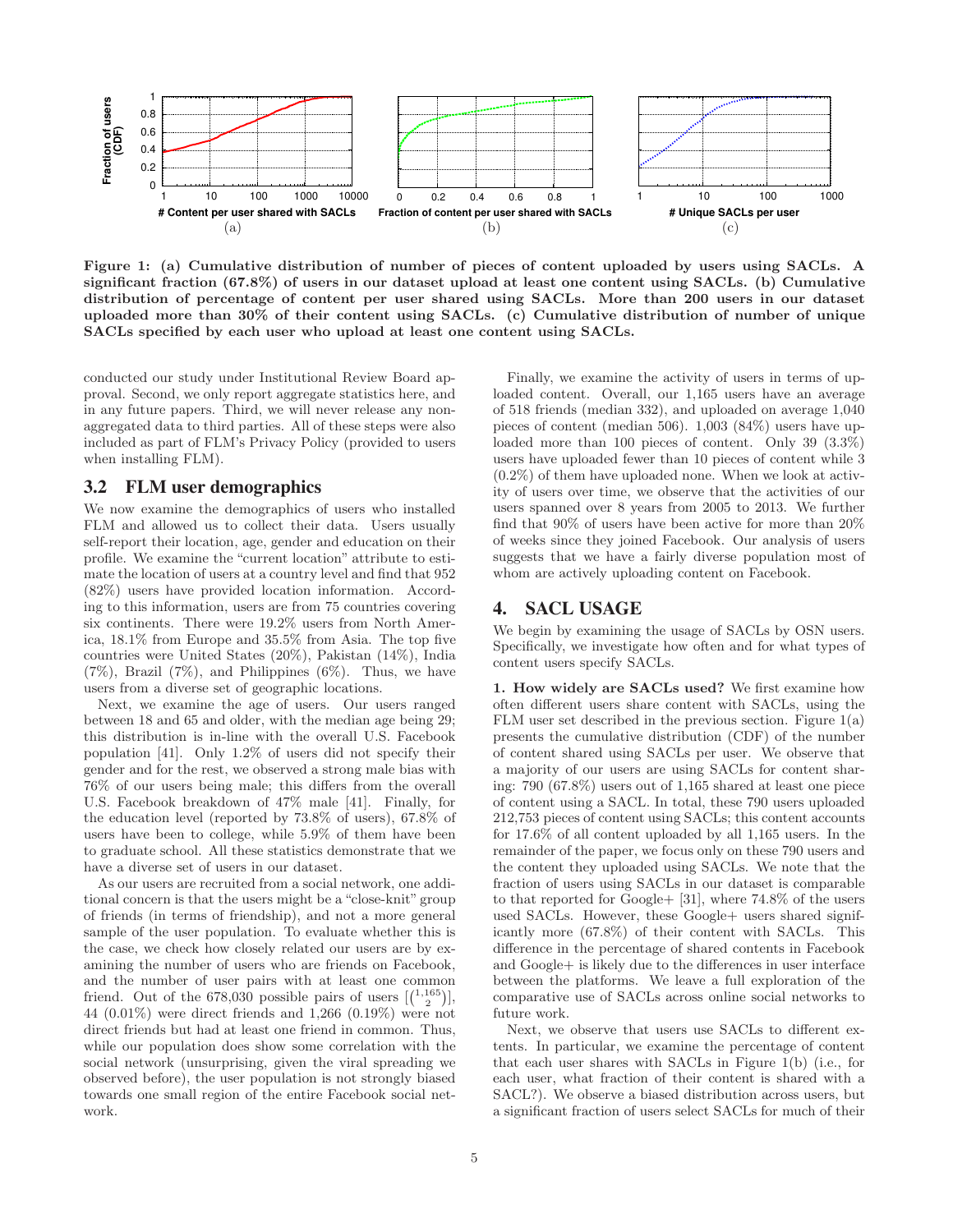|               | Total     | Number       | Percent      |
|---------------|-----------|--------------|--------------|
| Content type  | content   | shared with  | shared with  |
|               | items     | <b>SACLS</b> | <b>SACLs</b> |
| <b>Status</b> | 786,800   | 139,112      | 17.7%        |
| Photo         | 264,714   | 45,308       | 17.1%        |
| Video         | 111,676   | 20,880       | 18.7%        |
| Album         | 26,527    | 4,415        | 16.6%        |
| <b>SWF</b>    | 9,794     | 1,554        | 15.9%        |
| Note          | 8,500     | 883          | $10.4\%$     |
| Checkin       | 3,224     | 548          | 17.0%        |
| Question      | 374       | 25           | $6.7\%$      |
| Music         | 355       | 27           | $7.6\%$      |
| Offer         | 9         |              | 11.1%        |
| Total         | 1,211,973 | 212,753      | 17.6%        |

Table 1: Distribution of the number and percentage of content shared with SACLs across different types of content.

content: 20% of users share more than 30% of all their content using SACLs.

Thus, we observe that SACLs are widely used by our users for sharing content, which encourages us to further explore the composition of SACLs and complexity of SACL specification in the following sections.

2. How many SACLs do users need to create? Having observed that SACLs are widely used, we now investigate how many different SACLs users create from amongst their friends. Figure 1(c) shows the cumulative distribution of the number of unique SACLs specified by each user. A large fraction (75%) of the users use less than 10 SACLs, and 20% of the users use only a single SACL. However, there are 5 heavy SACL users, who have used more than 100 unique SACLs. We find that these are heavy users of privacy settings and use different combination of a small number of lists and a set of handpicked friends to specify multiple SACLs for multiple pieces of content. Overall, most users only require a limited number of SACLs to share sensitive content; we leverage this finding later in Section 6 to reduce the user overhead in specifying SACLs.

3. Does SACL usage vary with content types? Facebook allows users to upload a variety of content types. Table 1 presents a breakdown of the total number of content items of different types, and the fraction of those items shared with SACLs. We are interested in understanding if users are biased towards a few types of content when using SACLs. The third and fourth columns of Table 1 show the number and fraction of each type of content shared using SACLs. We observe that SACLs are used across all nine different types of content. In fact, 10-20% of almost all types of content are shared with SACLs. Questions and music are shared least often with SACLs; we suspect that these types of content tend to be more public and are usually not privacy sensitive. This widespread use of SACLs across all types of content further justifies looking deeper into SACL membership and complexity, with the goal of increasing the usability of SACLs.

4. How are SACLs created? Facebook users can construct their SACLs in different ways. As mentioned in Section 2.1, while creating a SACL the user may allow or deny access to individual friends, or lists, or use a combination of friends and lists. Table 2 shows the distribution of number

|                                         | <b>SACL</b> created using |                 |                           |
|-----------------------------------------|---------------------------|-----------------|---------------------------|
|                                         | only<br>lists             | only<br>friends | both lists<br>and friends |
| Number of Users                         | 593                       | 555             | 213                       |
| Percent of users                        |                           |                 |                           |
| using SACLs                             | 75.9%                     | 71.1%           | 27.3%                     |
| Percent of SACLs                        | 33.5%                     | 44.3%           | $22.\overline{2\%}$       |
| Percent of content<br>shared with SACLs | 61.4%                     | 27%             | 11.6%                     |

Table 2: Distribution of the number of users using different mechanisms to create SACLs while sharing contents.

of users using different mechanisms to create SACLs. We observe that more than 70% of users are creating at least one SACL by individually selecting their friends and more than 44% of SACLs fall in this category; this is surprising, as selecting friends individually is a somewhat tedious task. Interestingly, only 27% of SACL content is shared with such SACLs; users share the majority of their content with SACLs created using lists.

5. How many users are in SACLs? Next, we examine the size of SACLs (i.e., how many of a user's friends are in different SACLs). Figure 2 presents a CDF of fraction of the SACL owner's friends that the SACLs contain. We observe that the distribution exhibits three distinct regions, described below:

- 1. Include only few friends: The first region is highlighted in gray on the left side of the graph; this region contains SACLs with between 0% and 5% of the user's friends. This region contains 25% of all SACLs. In the remainder of the paper, we refer to these as include few SACLs.
- 2. Exclude only few friends: The next region is highlighted in gray on the right side of the graph; this region contains SACLs with between 95% and 100% of the user's friends. This region contains 26% of all SACLs. In the remainder of the paper, we refer to these as exclude few SACLs.
- 3. Include subset of friends: The final region is in the middle of the graph; this region contains between 5%



Figure 2: Percentage of friends included in SACLs. SACLs in the left gray region are the **include few** SACLs, SACLs in the right gray region are **exclude few** SACLs, and the SACLs in middle white region are the **include subset** SACLs.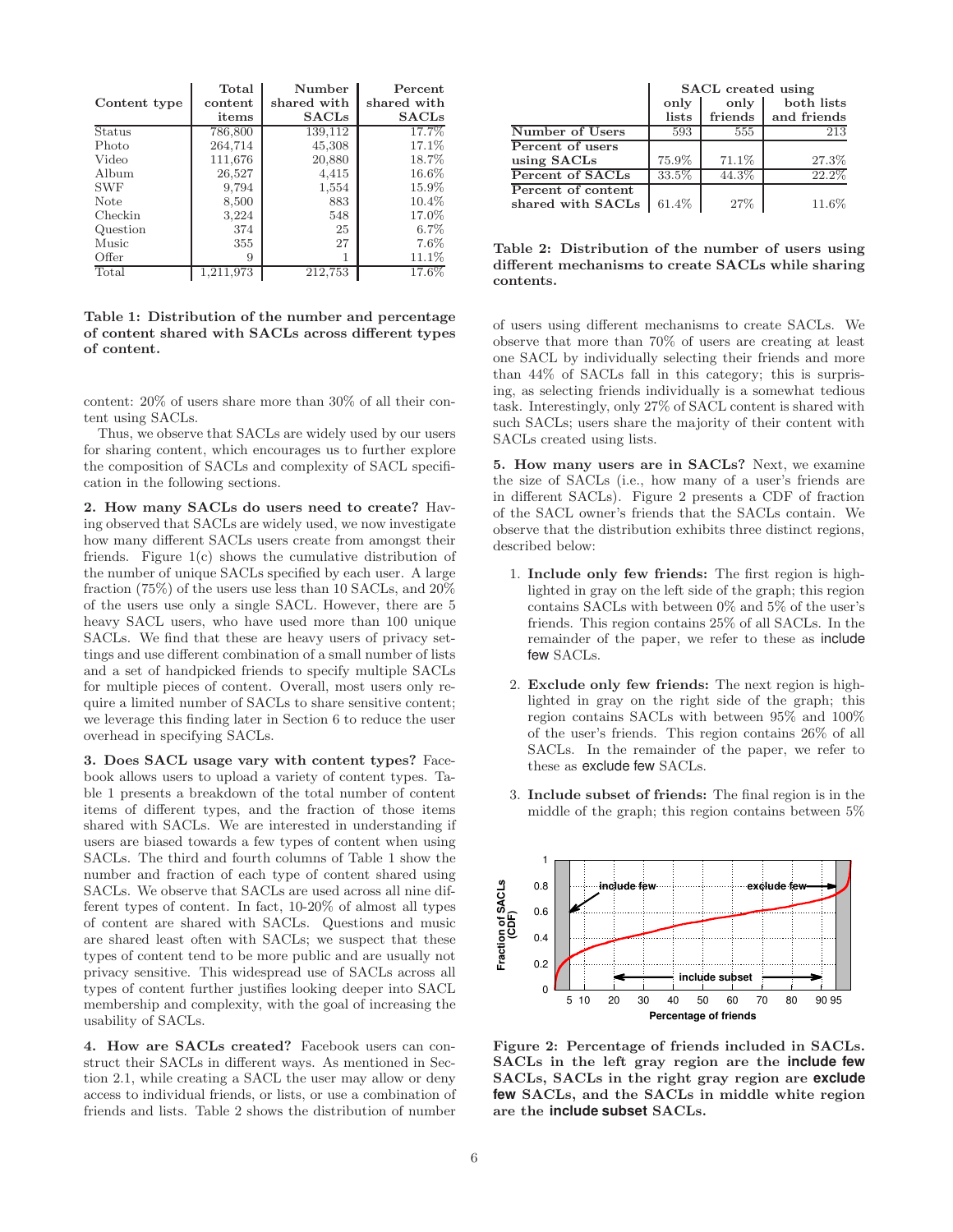and 95% of the user's friends. This region contains the plurality (49%) of the SACLs. In the remainder of the paper, we refer to these as include subset SACLs.

As we suggest below, the distribution of SACL sizes is very likely influenced by the interface for SACL specification. We use our categorization in the rest of the chapter when we try to characterize the SACL members across different features. However, for exclude few SACLs we also want to see whether we can characterize the excluded friends; for these, we also examine the excluded members of **exclude few** SACLs. The plurality of include subset SACLs shows that our users are not simply including or excluding a handful of their friends, but are often including large subsets of their friends. This result further motivates the need to understand how these subsets are selected.

Overall, our observations suggest SACLs are being widely used today by a majority of our users to control access to a non-trivial fraction of their content. SACLs are used at different rates by different users, but they do appear to be used to share many different types of content. Finally, SACLs show wildly different sizes, with many SACLs containing few or almost all of a user's friends. With this understanding, we turn to examine the membership of SACLs in the following section.

## **5. SACL MEMBERSHIP**

We now take a closer look at the membership of SACLs. In other words, are the members of a given SACL distinguishable from the SACL creator's other friends? (e.g., do the members share a profile attribute?) This question is interesting to examine, as any automatic detection of SACL membership would only work if the SACL members were distinguishable. Moreover, existing work [16, 39, 48] hypothesizes that profile attributes, network structure, and user activity can help us to automatically detect clusters corresponding to SACLs; we aim to see if this is true using our dataset of real-world fine-grained privacy settings.

#### **5.1 Methodology**

Our analysis in this section explores the possibility of characterizing SACL members as a group across three features: (i) profile attributes, (ii) social network structure, and (iii) activity. In other words, we would like to see whether the SACL members form a distinct cluster among the friends of the user. To do so, we form clusters based on these three features and then examine how closely the SACLs of the user match our cluster (e.g., we form a cluster of all user's friends who attended the same high school and then look to see if this cluster matches any SACL). To compare our automatically detected clusters and the user's SACLs, we address three separate questions:

1. Do the automatically detected clusters match SACLs? Once we have the clusters of friends for a given feature, for each SACL, we try to find the best matching cluster. To compute the "goodness" of a match, we use the F-score metric [37] which provides a measure of detection accuracy. It is computed as the harmonic mean of precision and recall; F-score varies from 0 to 1, with 1 representing a perfect match.

Unfortunately, a low F-score does not necessarily imply that SACLs are not correlated with automatically detected groups. For example, the members of a SACL could be split between two automatically detected groups; in this case, the F-score for both groups would be quite low, but the F-score of the union of the groups would be quite high. Looking deeper into this issue takes us to our next question.

2. How distributed are the SACLs across clusters? In order to check how widely the SACL members are spread across the clusters we use the metric entropy [10]. For a given SACL and a cluster  $c$  from a set of automatically detected clusters  $C$ , we can compute  $p(c)$ , the probability of a SACL member belonging to c. Then we measure the entropy of the SACL as

$$
-\sum_{c \in C} p(c) \log_2 p(c)
$$

A higher value of entropy signifies more diversity within the SACL members (i.e., they are spread across more clusters).

To be able to compare across the SACLs which belong to different users (with different numbers of clusters and friends per cluster), we normalize the entropy using maximum possible entropy per SACL. A SACL will have maximum entropy when its members are uniformly distributed across all clusters [10]; in this case the entropy will be  $log_2|C|$ , where  $|C|$  is the number of clusters in  $C$ . We therefore calculate normalized entropy as

$$
-\frac{\sum_{c \in C} p(c) \log_2 p(c)}{\log_2 |C|}
$$

Normalized entropy for a SACL ranges from 0 to 1. A normalized entropy close to 1 indicates that a SACL is uniformly spread across the maximum number of clusters and a normalized entropy close to 0 indicates that all or most of the SACL members are part of one cluster.

3. How are SACLs different from random groups? One outstanding issue remains: We are examining the entropy of SACLs, but we would really like to measure what's the likelihood of selecting the members of a SACL by pure chance. For example, suppose all of a user's friends attended the same high school; in this case, the "high school" cluster (all friends in a single cluster) would perfectly match any large SACL.

To measure the uniqueness of SACLs relative to random groups, we use the Adjusted Rand Index (ARI) [43] to determine the similarity between SACL and automatically detected clusters. ARI is a similarity metric normalized against chance and varies from -1 to 1. An ARI of 0 indicates no better similarity than a random group, a negative ARI implies worse similarity than a random group, and an ARI of 1 indicates exact similarity. For each SACL, we calculate at the ARI provided by the most similar cluster. If most of the SACLs have ARI close to 0, then the automatically detected clusters are no better in detecting the SACLs than simply using random groups.

#### **5.2 SACLs and user attributes**

We first explore whether SACL membership is correlated with a common profile attribute. To do so, we leverage the profile attributes provided by Facebook users, focusing on four attributes: workplace, education, current city, and family. We choose these attributes as they have been shown be most strongly correlated with groupings of users in social networks [40]. Using these attributes, we group the friends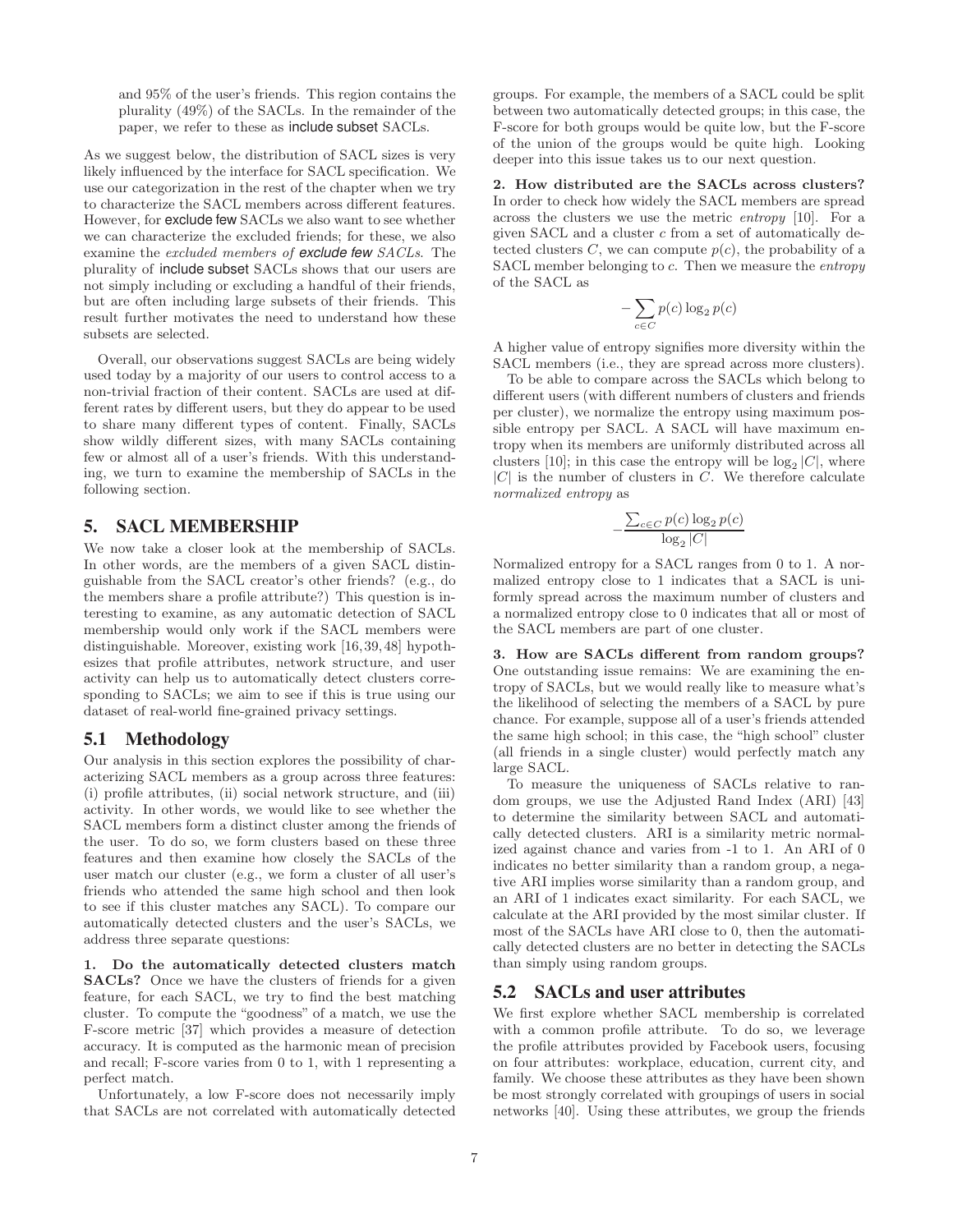

Figure 3: Correspondence between the attribute-based clusters and SACLs, with the cumulative distributions of (a) F-score, (b) Normalized entropy, and (c) ARI. Figure 3(a) shows only 15% of the automatically generated attribute-based communities have a F-score of more than 0.6, indicating low number of SACLs showing high match. Figure 3(b) shows that larger SACLs are spread across multiple such clusters and have higher normalized entropy. The reverse is true for **include few** SACLs and excluded members of **exclude few** SACLs. However, Figure 3(c) confirms that more than 40% of these SACLs show better similarity with attribute-based clusters than random groups.



Figure 4: Correspondence between the network communities and SACLs. Figure 4(a) shows 21% of network communities have a F-score of more than 0.6, indicating a relatively poor match between network communities and SACLs. Figure 4(b) and Figure 4(c) confirms that though the larger SACLs have higher entropy (i.e., they are distributed across multiple communities), more than 90% of these SACLs show better similarity with network-based clusters compare to random groups.



Figure 5: Correspondence between the activity-based clusters and SACLs. Figure 5(a) shows 47% of the automatic attribute clusters shows a F-score of more than 0.6, indicating comparatively strong match between activity communities and SACLs. However, Figure 5(b) shows that the larger SACLs have higher entropy, and Figure 5(c) shows that only 4% have ARI more than 0.3. As a result, random groupings of friends the same size as SACLs would likely show a degree of similar matching.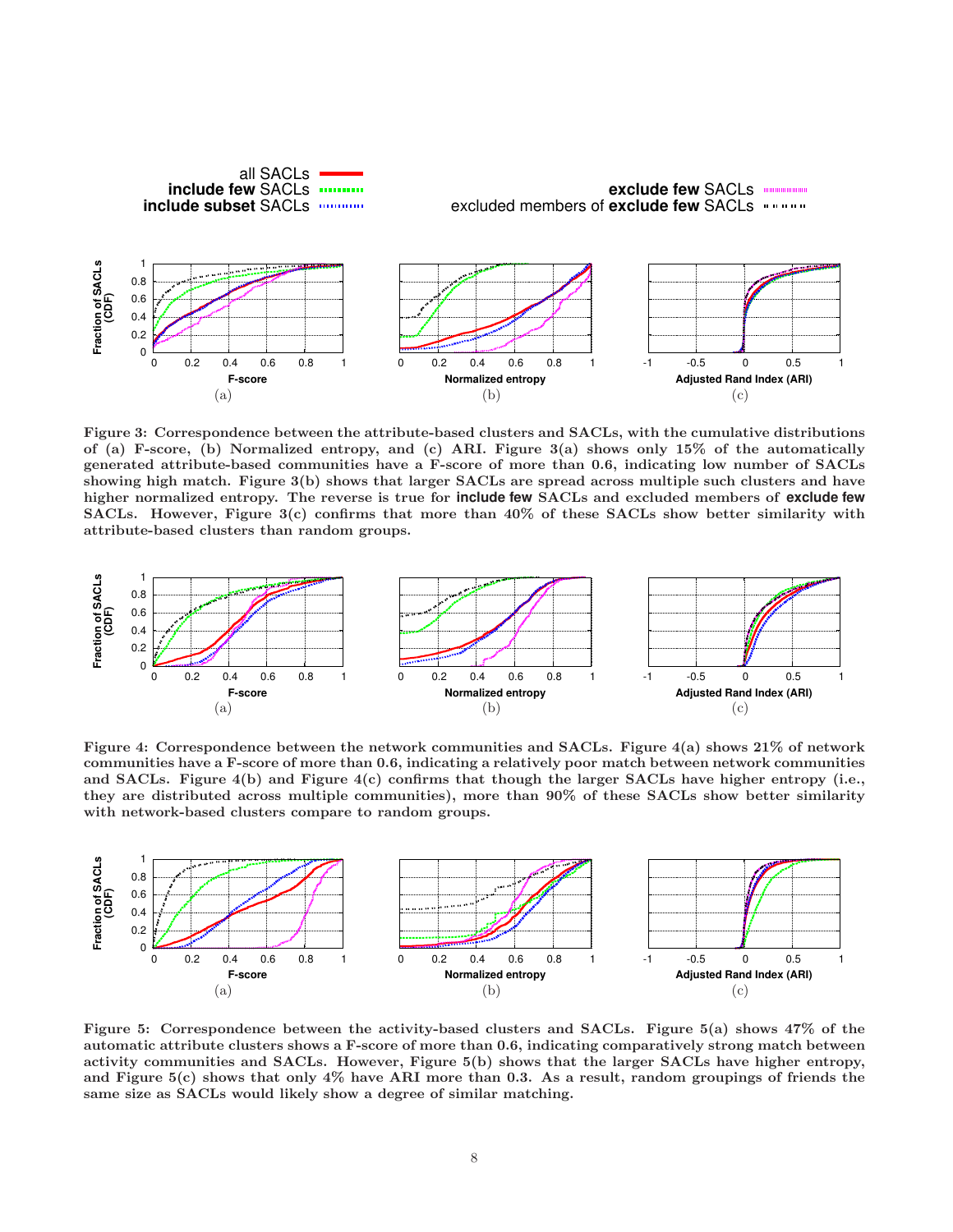of a user into clusters who share a common attribute. We report results for all attribute groups in aggregate for brevity; the results are similar when considering each attribute type alone.

We begin by using the F-score metric to check how many of the SACLs exactly match the attribute-based clusters. We present the cumulative distribution of F-scores across all SACLs in Figure 3(a). The figure shows that only  $15\%$ of all SACLs have a F-score of more than 0.6, indicating a good match for a small subset of SACLs. The result is even worse for very small SACLs (include few or the excluded members of exclude few), with only 10% of such SACLs having a F-score more than 0.6.

We explore the reason for the low F-scores by analyzing the normalized entropy of these SACLs in Figure 3(b). The figure shows that the small SACLs have a low entropy (with 20% of include few SACLs with entropy 0) indicating they are mostly part of single attribute-based clusters (this is unsurprising, given that these SACLs are small). On the other hand, the larger SACLs show a high entropy with  $35\%$  of exclude few SACLs having an entropy of more than 0.8. These results suggest that our attribute clusters are overestimating the smaller SACLs (indicated by low entropy and low F-score) and underestimating the larger SACLs (indicated by high entropy and low F-score).

Finally, we examine whether SACLs match attribute clusters better than random groups using ARI. As mentioned in Section 5.1, an ARI of 0 indicates similarity no better than random groups. Figure  $3(c)$  presents the cumulative distribution of ARI across all SACLs; we observe that 68% of all SACLs have ARI larger than 0, indicating they have more similarity with attribute-based clusters than a purely random set of friends.

Overall, our results suggest that only a small number of attribute clusters serve as a close match for SACLs. However, the SACLs do show some correlation with attribute groups when compared to random subsets of the user's friends. Next, we look into the correlation between SACLs and the social network to see if network-based clusters more closely approximate the SACLs.

#### **5.3 SACLs and network structure**

In order to explore whether the SACLs correspond to the network structure, we first identity clusters of the user's friends that are tightly connected in the social network (these clusters are often called network communities). Specifically, we extract all of the friendship connections between the user's friends, and then use a community detection algorithm that has been shown to work well in grouping a user's friends into a small set of clusters [35]. This algorithm is a combination of a global community detection algorithm [6] and a local community detection algorithm [40] to detect overlapping communities.<sup>5</sup>

We begin by examining how many of the SACLs exactly match one of the social network-based clusters. Figure  $4(a)$ presents the cumulative distribution of F-scores across all SACLs. The figure shows that 21% of all SACLs have a Fscore of more than 0.6, indicating a good match for 21% of SACLs. This is significantly higher than the attribute-based clusters in the prior section, but still does not show a strong correlation.

We next analyze the normalized entropy of these SACLs in Figure 4(b). Similar to the attribute-based clusters, the network communities tend to overestimate smaller SACLs and underestimate larger SACLs, but at a much lower rate. We verify these findings using ARI in Figure 4(c). We can observe that 98% of all SACLs have ARI more than 0, indicating almost all of the SACLs have more similarity with community based clusters than a purely random set of friends.

Overall, the network communities show better match with SACLs compared to the attribute clusters. However, still only a small fraction of SACLs have strong correlation with network communities, making it unlikely that network communications could be used to infer SACLs for sharing content. Next we will look into the correlation between activitybased clusters and SACLs.

#### **5.4 SACLs and user activity**

For our final user feature, we examine whether the membership of SACLs is correlated with the strength of the link between the user and their friends. As a proxy for link strength, we use *activity*; this is a common way to estimate how closely connected two users are [3]. For each user, we collected data about four different types of interaction between the user and their friends: (i) posting on the user's wall, (ii) liking the user's posts, (iii) commenting on the user's posts, and (iv) being tagged in the user's status and photos. We observe that 94% of the users who used SACLs have at least one such interaction with their friends.

Using this data, we cluster each user's friends by activity (i.e., frequency of interaction) and see whether the activitybased clusters matched the SACLs. We use the same algorithm as prior work [3] to find the activity clusters. The algorithm is essentially a k-means algorithm modified to automatically find the optimal number of clusters. As a result, all friends with a similar number of interactions will be put in one cluster. After running the algorithm, we find that the median number of clusters across all users is four.<sup>6</sup>

As before, we begin by examining the cumulative distribution of the F-score in Figure  $5(a)$ ; we observe that  $47\%$  all SACLs have a F-score of greater than 0.6. This is even better than network-based communities. The larger SACLs (e.g., exclude few SACLs) show an even stronger match with high F-scores, but the match is considerably worse for smaller SACLs (e.g., include few SACLs), with only 3% of such SACLs having a F-score more than 0.6. Closely examining the activity-based clusters, we hypothesize that our method of creating activity communities often results in creating a large cluster containing all friends with low levels of interaction with the user. As a result, this single, large community alone overlaps with the large SACLs considerably, making their F-score quite high.

To confirm this hypothesis, we also calculate the cumulative distribution of normalized entropy (Figure 5(b)) and ARI (Figure 5(c)). We find a poor match between SACLs

<sup>5</sup>We note that there are a large variety of community detection techniques in the literature. To make sure our choice of algorithm did not bias the results of our analysis, we performed the same analysis with two additional community detection algorithms [9, 42] similar to ones used in earlier work on unsupervised detection of privacy settings [16, 39]. Our results were similar with these algorithms, and so we omit the results for brevity.

<sup>6</sup> Interestingly, this observation matches Dunbar's sociological study [12, 28] where the number of Dunbar's circles, the number of activity-based clusters in people's offline network is also four.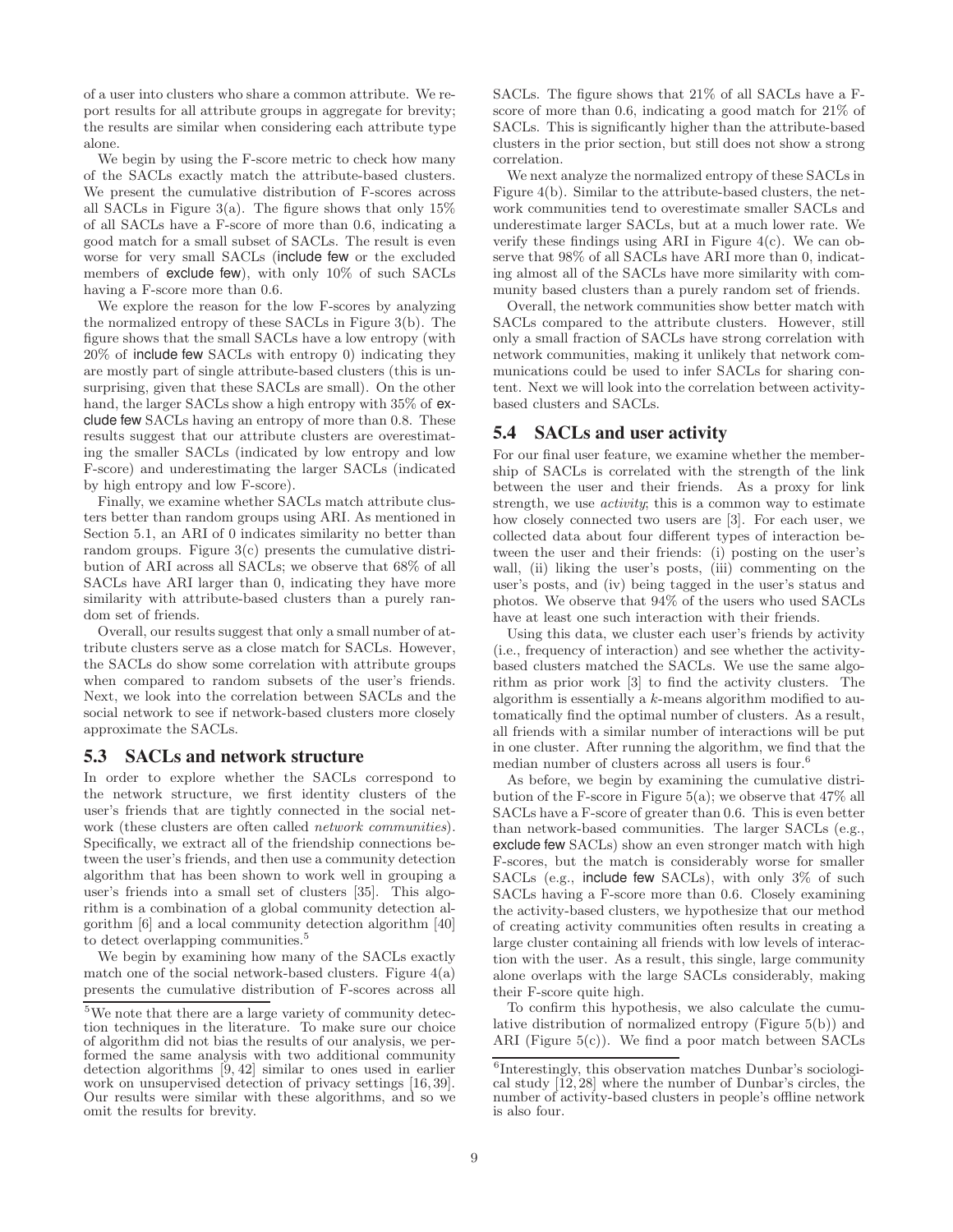|   | <b>Custom Privacy</b> |                                                                              |
|---|-----------------------|------------------------------------------------------------------------------|
|   | Share this with       |                                                                              |
|   | These people or lists | Specific People or Lists                                                     |
|   |                       | Carol $\times$ Football Friends $\times$<br>$Bob \times$<br>Family x         |
|   |                       | Note: Anyone tagged can also see this<br>post.                               |
| 紁 | Don't share this with |                                                                              |
|   | These people or lists | Drinking Buddies x                                                           |
|   |                       | Facebook never reveals when you choose<br>not to share a post with somebody. |
|   |                       | <b>Save Changes</b><br>Cancel                                                |

Figure 6: Facebook's interface for specifying SACLs.

and activity-based clusters using both pieces of analysis; the ARI values for the SACLs are very close to 0 for almost all activity-based clusters (e.g., only 8% of the SACLs have ARI more than  $(0.3)$ . This finding confirms that any random groups of the size of larger SACLs will show the same level of similarity with the activity-based clusters, thus making the clusters a poor mechanism for approximating SACL membership.

## **5.5 Summary**

In this section, we examined the membership of SACLs by trying to correlate SACL members with attribute, network structure, and activity-based clusters. Our results show that very few of these clusters show a significant correlation with SACLs, suggesting that automatically detected SACLs-based on these features are unlikely to be very accurate. This finding is in opposition to the results from prior work [16, 39, 48], which suggest that it is possible to use automatically detected clusters to create SACLs. We believe this difference is due to the fact that these prior works were not able to evaluate their proposals against ground-truth SACLs. In fact, others have also found [33] that users are able to group their friends in meaningful groups, but find it difficult to choose the right group to share content with. Consequently, we explore alternative approaches to increase the usability of SACLs in the next section.

# **6. SACL SPECIFICATION**

We have observed that SACLs appear to be quite difficult to infer automatically. We now examine the "overhead" (i.e., the amount of work that users must perform) in order to specify SACLs today. Then, we explore how we can increase the usability of these SACLs by reducing the user overhead and making SACLs easier to use. If successful, these approaches would make privacy easier for users to manage, thereby increasing the usability of OSNs in general.

#### **6.1 SACL specification overhead**

The act of specifying a SACL—choosing which friends to share content with—induces cognitive overhead on the user. While there may be multiple dimensions of this overhead



Figure 7: Cumulative distribution of overhead for specifying SACLs. Shown are the distributions of measured SACLs (Original), measured SACLs taking into account Facebook's last-used setting (Lastused setting), the optimal overhead for measured SACLs (Optimal), and the overhead of our proposed mechanism of presenting the user with the last 5 SACLs (Past history). Our proposed mechanism shows a substantial reduction in user overhead.

(e.g., deciding whether to include a specific user, using the interface, etc), many of these are quite challenging to measure. As a first step, we define the SACL specification overhead to be the number of *terms* used to specify a SACL. Our reasons for doing so is that Facebook allows users to specify SACLs using an allow/deny interface, where users can select friends or lists to allow or deny access (a screenshot of Facebook's interface is shown in Figure 6). Thus, the amount of work the user has to do is proportional to the number of friends/lists that the user selects to allow or deny. Of course, we recognize there are dimensions of overhead that this measure fails to capture; we leave the task of characterizing those dimensions of user overhead to future work.

As an example, consider the screenshot shown in Figure 6. In this example, the user is choosing to allow friends Bob, Carol, the list Football Friends, and the Facebook list Family. The user is also choosing to deny the list Drinking Buddies. As a result, the SACL specification overhead for this SACL is five (A total of five terms appear in the allow and deny settings.) It is important to note that the size of the SACL is different from its specification overhead: Consider the case of a user only denying access to a single friend. In this case, the specification overhead is low, but the SACL has many users in it.

We define the *average user overhead* as the average of all SACL specification overheads for content shared by a given user. Formally, if a user specifies access to her content  ${c_1, c_2, ... c_n}$  with privacy settings  ${p_1, p_2, ... p_n}$ , the average user overhead for this user is

$$
\frac{\sum_i |p_i|}{n}
$$

where  $|p_i|$  denotes the SACL specification overhead of setting  $p_i$ . Note that the  $p_i$  settings are not necessarily distinct, as multiple pieces of content may be shared with the same SACL. The best-possible average user overhead is 1, meaning the user only used the SACLs with a single term when sharing her content.

We present cumulative distribution of the average user overhead in Figure 7 with the line "Original". We ob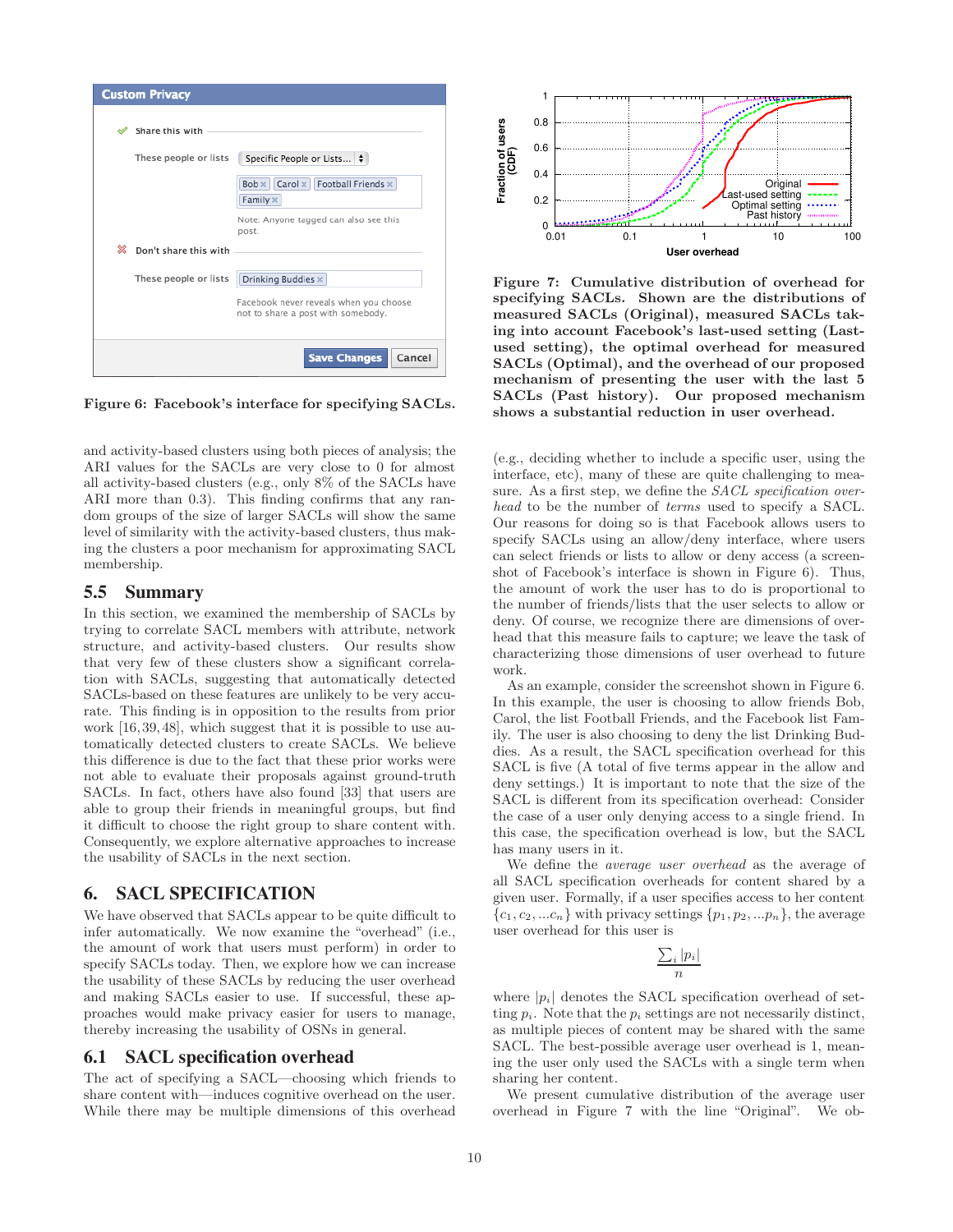serve that users do have significant overhead when specifying SACLs: 86% of users have an overhead more than 1, and there are more than 150 users with overhead more than 5. This suggests there is significant potential to reduce the SACL specification overhead for users, making SACLs more usable.

# **6.2 Last-used setting**

Facebook's default privacy setting for content is set to select the last-used privacy setting [20]. So, if a user selects a SACL for a newly uploaded piece of content, all future pieces of content will be shared with the same SACL until the user chooses a different privacy setting. We therefore modify our definition of average user overhead to capture this behavior; if a user selects the same SACL as the previous piece of content, we define this SACL specification overhead to be 0. As a result, a user's average user overhead may be less than one.

We present the cumulative distribution of the average user overhead, taking into account the last-used setting, in Figure 7 with the line "Last-used setting". We immediately observe a significant reduction in the measured overhead, which we believe more accurately captures the work a user must do. The figure shows that this simple technique of using last setting as the default can significantly reduce the user overhead: this technique lowers the overhead by more than 50% for almost half (48%) of the users. Thus, Facebook's choice to enable default last-used settings is useful in reducing user overhead. For the remainder of our analysis, we use average user overhead, taking into account the last-used setting, as our baseline.

## **6.3 Optimal overhead**

It is important to note that there may be multiple ways of specifying a given SACL: For example, a user could specify the SACL by only allowing the friends in the SACL. Or, the user could use an existing list, and exclude the users not allowed to access the content. Or, the user could allow all friends, and then deny only the friends who should not be able to access the content. We now examine how close the user's chosen specifications are to the optimal specification, in terms of the SACL specification with the minimum overhead.

To do so, for each SACL we observe, we determine the optimal specification overhead.<sup>7</sup> We then present the cumulative distribution of average user overhead in the optimal case in Figure 7 with the line "Optimal setting". We observe that there is still room for improvement from using the lastused setting alone; many users could express their SACLs in a manner than involves fewer terms.

#### **6.4 Using past history**

In this section, we explore a generalization of the last-used setting, with the goal of further reducing the average user overhead. The results in Section 4 suggested that there are certain SACLs that users select to share content with a significant fraction of the time. Figure 8 plots the cumulative



Figure 8: Cumulative distribution of percentage of content covered by the top k SACLs. Even if we set k=5, most of the content for the majority of users are covered.

distribution of the percentage of content shared with the top k most frequently used SACLs for each user. For example we can see that if we allow each user to use their top 5 SACLs, this would cover over 80% of the content for the vast majority (90%) of users.

This observation means that we may be able to significantly reduce the average user overhead by allowing users to choose from their k most used SACLs, rather than just the last-used SACL. To do so, we calculate the average user overhead, assuming one would have made it possible for the user to directly use the top 5 most frequently used settings while sharing content (Should the user re-use these settings, we calculate the overhead as 0). A cumulative distribution of the resulting overhead is shown in Figure 7 with the line "Past history". We immediately observe a dramatic reduction in user overhead (In fact, the overhead is lowered for 86% of users).

In summary, this approach of leveraging past history has the potential to significantly reduce the user overhead in specifying SACLs. An OSN operator can create these SACLs based on user's past history, and provide them as options to select from, when the user uploads a new piece of content. Should the user select one of the previouslyused SACLs, it will reduce their overhead and make privacy specification more usable.

# **7. CONCLUDING DISCUSSION**

Online social networks are increasingly popular and users are sharing ever more content on these services. In this paper, we focused on the most privacy-sensitive of these content: the content with hand-crafted privacy settings selected by the users. We found that these SACLs are surprisingly common (over 17.6% of all content is shared with SACLs), but that the membership of these SACLs shows relatively little correlation with the profile attributes, the social network structure, or the activity level of the members. As a result, there appears to be little hope of automatically detecting more than a few of these SACLs. We also found that the act of specifying SACLs is often complicated for users, but a simple technique like remembering a few of the most frequently used SACLs is likely to significantly reduce this burden in practice.

However, much work remains to be done. In the remainder of this section, we discuss a few of the limitations of our study, as well as future directions for exploration.

<sup>7</sup>Note that computing the optimal overhead of a setting is a modified version of the NP-hard set cover problem [32] where the setting is the universe and lists and individual friends are subsets of the universe. We use a brute force solution to the problem, which is feasible due to small number of subsets in this case.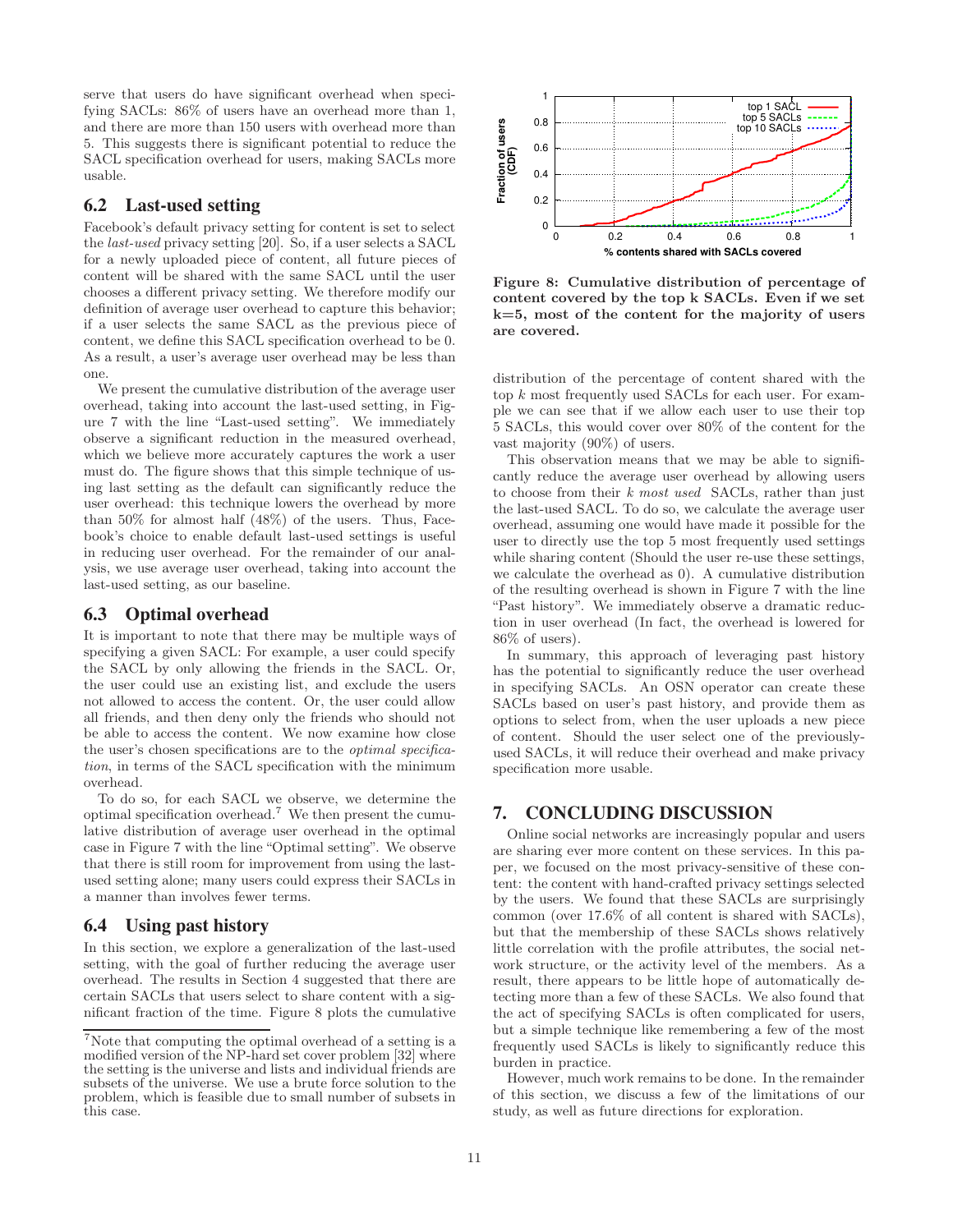Understanding motivation for SACLs Our study explores the use of SACLs, but does not reveal why users create SACLs or how they choose the content to share with SACLs. Possible reasons include dissatisfaction with the default privacy settings, the sharing of highly privacy sensitive content, or using SACLs as a mechanism to choose the audience for a particular content.

Moving target We quantified the way users create in-use SACLs today, but Facebook is known for changing their privacy interface over time [18]; these changes are likely to impact the usage of SACLs for individual users. We aim to repeat our analysis as Facebook makes these changes, hoping to capture resulting changes in user behavior.

SACL accuracy It remains an unexplored question as to which of the friends users would *ideally* want to share their content with (i.e., who does the user want to be in a SACL, regardless of who is actually in the SACL). Prior work has shown that users often misunderstand other Facebook privacy settings [34], and we suspect that this would likely hold true for SACLs as well.

SACL overhead In our calculation of overhead, we took into consideration the number of terms specified by users explicitly while specifying SACLs, where a term can be a friend list or an individual friend. However, this quantification does not directly account for the mental effort required for a user when creating SACLs (e.g., certain SACLs may be easier or harder to create, even if they have the same number of terms). We leave a full exploration of this effect (possibly via detailed debriefing interviews of a small sample of Facebook users) to future work.

# **Acknowledgements**

We thank the anonymous reviewers for their helpful comments. We also thank our FLM users for enabling us to conduct this study. This research was supported in part by NSF grants CNS-1054233 and CNS-1319019, ARO grant W911NF-12-1-0556, and an Amazon Web Services in Education Grant.

#### **8. REFERENCES**

- [1] S. Amershi, J. Fogarty, and D. Weld. Regroup: interactive machine learning for on-demand group creation in social networks. In Proceedings of the 30th SIGCHI Conference on Human Factors in Computing Systems (CHI'12), Austin, TX, May 2012.
- [2] Amazon Mechanical Turk terms of service. https://requester.mturk.com/mturk/help? helpPage=policies.
- [3] V. Arnaboldi, M. Conti, A. Passarella, and F. Pezzoni. Analysis of Ego Network Structure in Online Social Networks. In Proceedings of the 4th ASE/IEEE International Conference on Social Computing (SocialCom'12), Amsterdam, The Netherlands, September 2012.
- [4] M. S. Bernstein, E. Bakshy, M. Burke, and B. Karrer. Quantifying the invisible audience in social networks. In Proceedings of the 31st SIGCHI Conference on Human Factors in Computing Systems (CHI'13), Paris, France, April 2013.
- [5] A. Besmer and H. R. Lipford. Moving Beyond Untagging: Photo Privacy in a Tagged World. In

Proceedings of the 28th SIGCHI Conference on Human Factors in Computing Systems (CHI'10), Atlanta, GA, April 2010.

- [6] V. D. Blondel, J.-L. Guillaume, R. Lambiotte, and E. Lefebvre. Fast unfolding of community hierarchies in large networks. Journal of Statistical Mechanics: Theory and Experiment, 2008(10), 2008.
- [7] D. Boyd and E. Hargittai. Facebook privacy settings: Who cares? First Monday, 15(8), 2010.
- [8] S. Chen. Can Facebook get you fired? Playing it safe in the social media world. http://www.cnn.com/2010/LIVING/11/10/facebook. fired.social.media.etiquette/index.html, 2010.
- [9] A. Clauset, M. E. J. Newman, and C. Moore. Finding community structure in very large networks. Physical Review E, 70:1–6, 2004.
- [10] T. M. Cover and J. A. Thomas. *Elements of* Information Theory. Wiley-Interscience, 1991.
- [11] R. Dey, Z. Jelveh, and K. W. Ross. Facebook users have become much more private: A large-scale study. In Proceedings of the 10th Annual IEEE International Conference on Pervasive Computing and Communications (perCom'12), Lugano, Switzerland, March 2012.
- [12] R. I. M. Dunbar. The social brain hypothesis. Evolutionary Anthropology, 6(5), 1998.
- [13] A. Etzioni. Despite Facebook, privacy is far from dead. http://www.cnn.com/2012/05/25/opinion/ etzioni-facebook-privacy/.
- [14] Facebook smart lists. https://blog.facebook.com/ blog.php?post=10150278932602131.
- [15] Number of active users at Facebook over the years. http://finance.yahoo.com/news/ number-active-users-facebook-over-years- -214600186--finance.html.
- [16] L. Fang and K. LeFevre. Privacy Wizards for Social Networking Sites. In Proceedings of the 19th International World Wide Web Conference  $(WWW'10)$ , Releigh, NC, April 2010.
- [17] Facebook API. http: //developers.facebook.com/docs/reference/api/, 2011.
- [18] Detailed History of Facebook Changes 2004-12. https://www.jonloomer.com/2012/05/06/ history-of-facebook-changes/.
- [19] The Evolution of Privacy on Facebook Changes in default profile settings over time. http://mattmckeon.com/facebook-privacy/, 2010.
- [20] When I post something, how do I choose who can see it?
	- https://www.facebook.com/help/120939471321735.
- [21] New Tools to Control Your Experience. https: //blog.facebook.com/blog.php?post=196629387130.
- [22] Making Photo Tagging Easier. https://blog. facebook.com/blog.php?topic\_id=203150980352.
- [23] Facebook's New Privacy Changes: The Good, The Bad, and The Ugly. https://www.eff.org/deeplinks/2009/12/ facebooks-new-privacy-changes-good-bad-and-ugly.
- [24] Tag Friends in Your Status and Posts. https://www.facebook.com/notes/facebook/